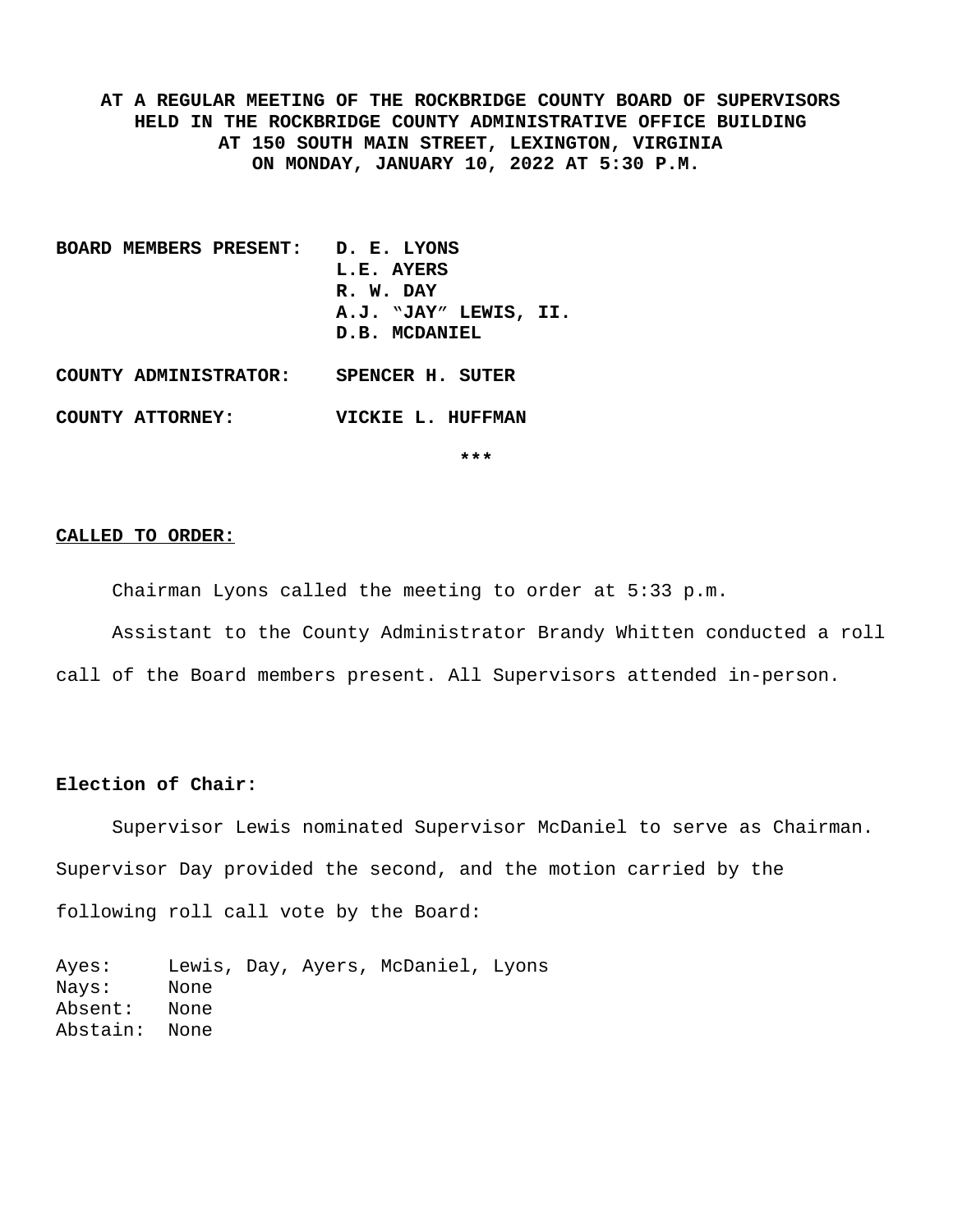Supervisor McDaniel then changed seats with Supervisor Lyons and presided the meeting.

Supervisor Day nominated Supervisor Ayers to serve as Vice Chair. Supervisor Lyons provided the second, and the motion carried by the following roll call vote by the Board:

Ayes: Day, Lyons, Lewis, Ayers, McDaniel Nays: None Absent: None Abstain: None

#### **Prayer and Invocation:**

Chairman McDaniel offered an invocation for anyone who wished to participate.

The Board then led in the Pledge of Allegiance.

### **Announcements:**

Chairman McDaniel advised of the following announcements:

"Per the Governor of the Commonwealth of Virginia Executive Order 72, persons who have been fully vaccinated for the COVID-19 virus are not required to wear a mask.

We will hold citizens comments near the beginning of the meeting.

We will do our best to take citizen comment remotely. There are two options for citizens to offer comment:

1) To join by Telephone, you may dial in to one of the numbers listed on the County Website. Webinar ID and Password are there for your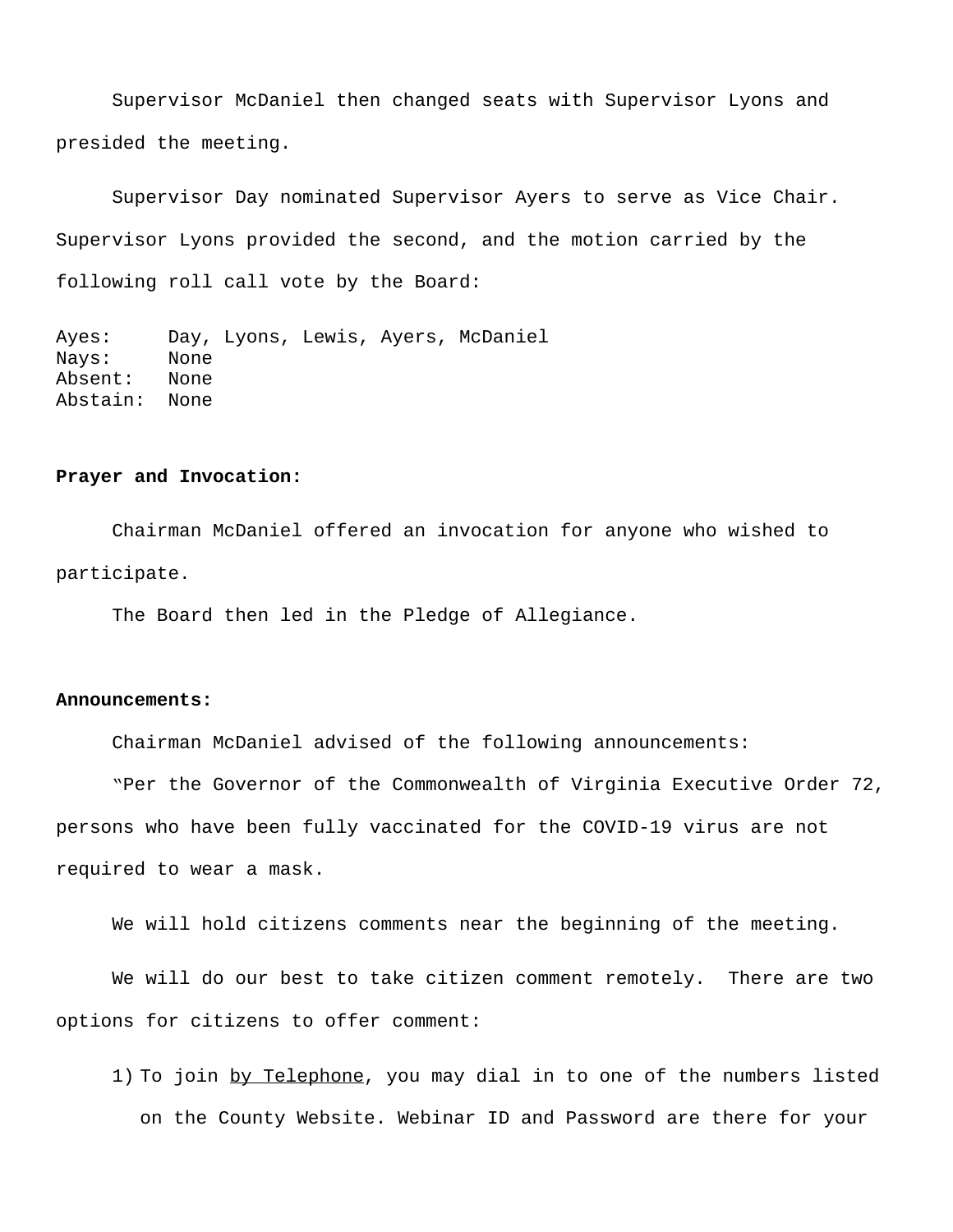convenience. Citizens wishing to simply view the meeting live or after the fact can do so on the Rockbridge County Board of Supervisors YouTube Channel, also available on the County website.

2) If you wish to make a citizen comment as a Zoom meeting participant, you will use the "Raise your Hand" feature. You can press the "Raise Hand" button on the bottom of your Zoom window, or press \*9 if you are calling in by telephone.

### **Standing Committee Assignments:**

# **Finance Committee:**

Chairman McDaniel appointed Supervisor Lewis and himself to serve on the Finance Committee. He then appointed Supervisor Lyons to begin serving in his place beginning July 1.

# **Buildings and Grounds Committee:**

Chairman McDaniel appointed Supervisors Ayers and Lyons to serve on the Buildings and Grounds Committee.

### **Solid Waste Committee:**

Chairman McDaniel appointed Supervisors Day and Lyons to serve on the Solid Waste Committee.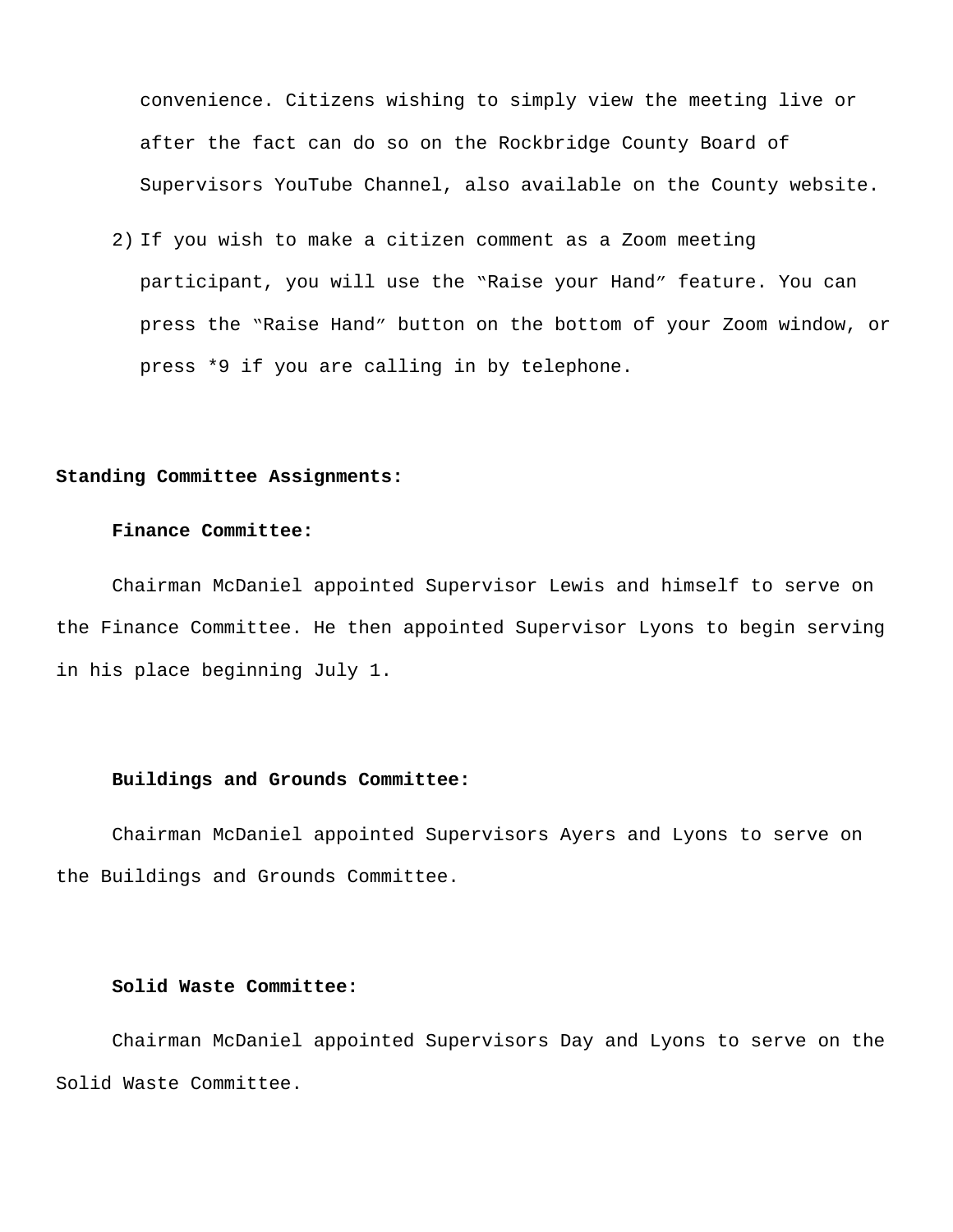### **Personnel Committee:**

Chairman McDaniel appointed Supervisors Lewis and Day to serve on the Personnel Committee.

# **Fire and Rescue Committee:/** *renamed Public Safety Committee:*

Chairman McDaniel changed the name of the Fire and Rescue Committee to the Public Safety Committee. He then appointed Supervisors Ayers and Day to serve on the Public Safety Committee.

### **New Economic Development Committee:**

Chairman McDaniel combined the previous Board Liaison to the Economic Development Authority and the Board Liaison to the Staff Economic Development Committee and created a new Economic Development Committee. He then appointed Supervisor Lewis and himself to serve on the Economic Development Committee.

### **New Board Ad-Hoc Committee:**

Chairman McDaniel created a new Board Ad-Hoc Committee. He then appointed Supervisor Lewis and himself to serve on the Ad-Hoc Committee.

**Consideration of the Board of Supervisors Meeting Schedule for CY2022:**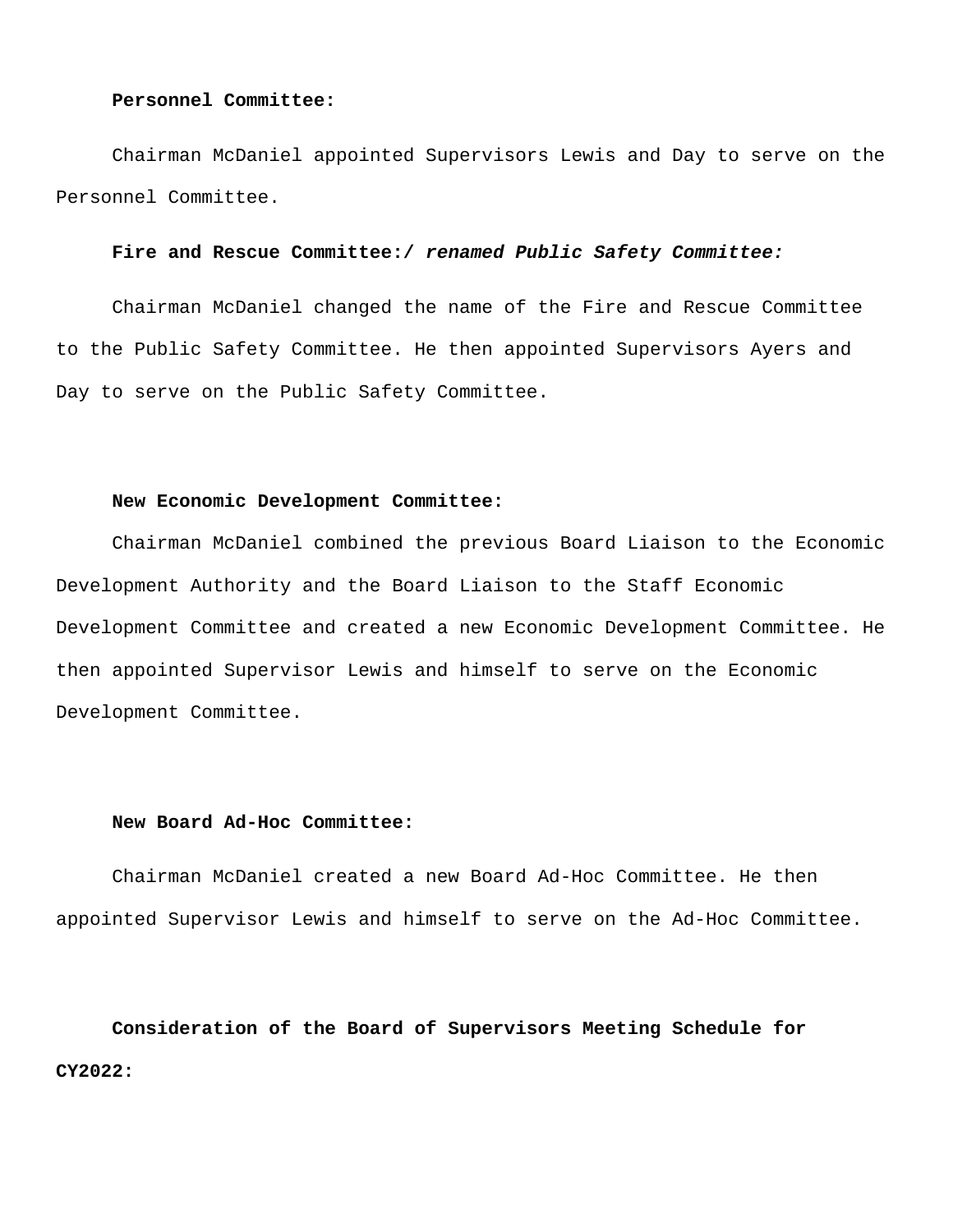Supervisor Lyons moved to adopt the meeting schedule as presented. Supervisor Day provided the second, and the motion carried by the following roll call vote by the Board:

Ayes: Lyons, Day, Lewis, Ayers, McDaniel Nays: None Absent: None Abstain: None

### **Changes to the Agenda:**

Chairman McDaniel stated that there would be some housekeeping items to consider under the appointments section of the agenda.

# **Recognitions and Presentations:**

Chairman McDaniel recognized Supervisor Lyons for serving as Board Chairman for the past two (2) years and stated that his leadership and wisdom had been very insightful to everyone.

### **Citizens Comments:**

Chairman McDaniel called for citizens comments. There were none.

**Approval of the November 15, 2021 Joint School Board Meeting Minutes and the December 13, 2021 Called Work Session and Regular Meeting Minutes:**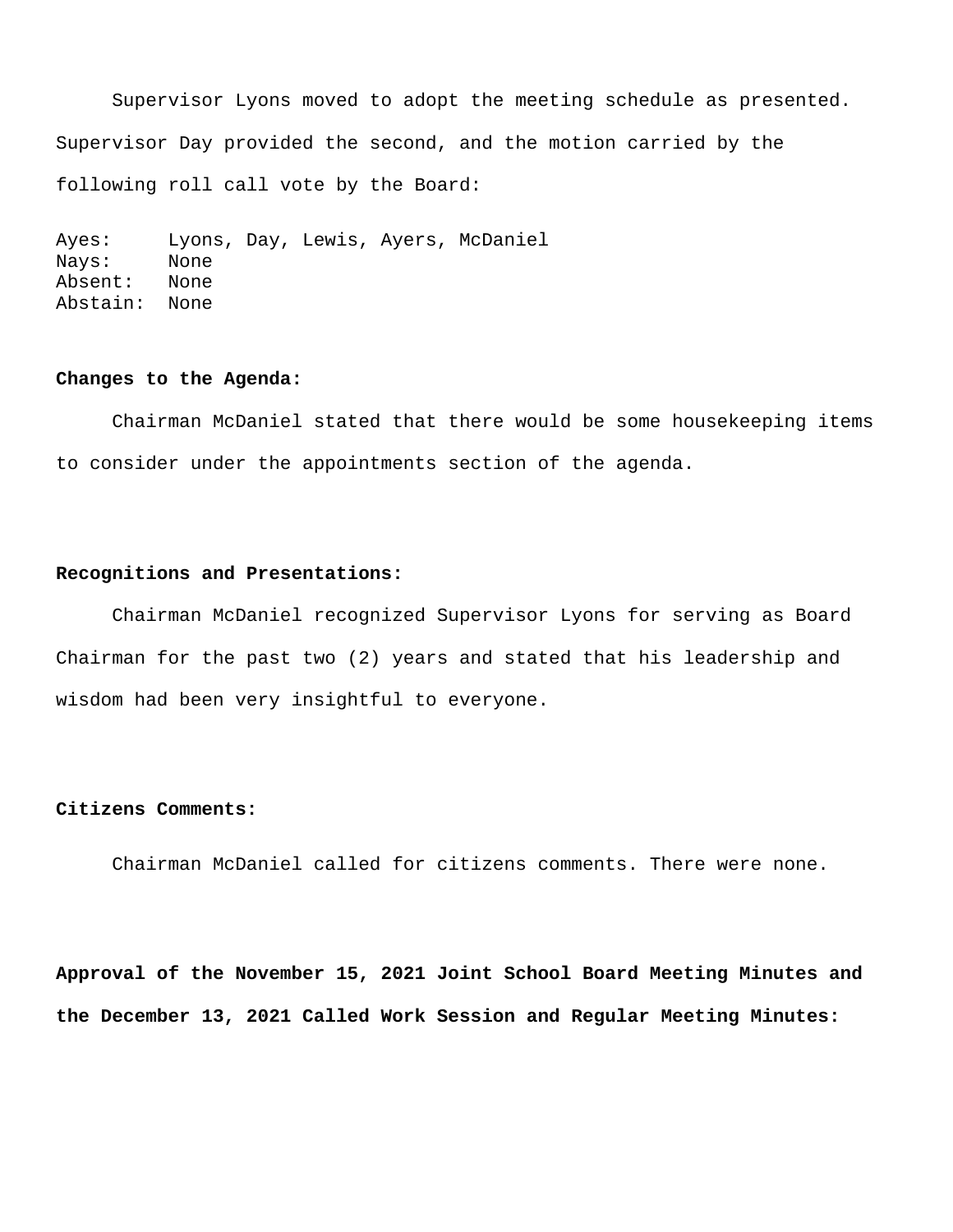Supervisor Ayers moved to approve the minutes. Supervisor Lyons provided the second, and the motion carried by the following roll call vote by the Board:

Ayes: Ayers, Lyons, Day, Lewis, McDaniel Nays: None Absent: None Abstain: None

# **Consideration of School Appropriation Resolution:**

Fiscal Services Director Steven Bolster presented the School Appropriation Resolution.

Supervisor Day moved to adopt the resolution. Supervisor Ayers provided the second, and the motion carried by the following roll call vote by the Board:

Ayes: Day, Ayers, Lyons, Lewis, McDaniel Nays: None Absent: None Abstain: None

> AT A REGULAR MEETING OF THE BOARD OF SUPERVISORS OF ROCKBRIDGE COUNTY, VIRGINIA, HELD AT THE COUNTY ADMINISTRATIVE BUILDING, 150 SOUTH MAIN STREET, LEXINGTON, VIRGINIA, ON MONDAY, JANUARY 10, 2022 AT 5:30 P.M.

On motion by Supervisor Day, seconded by Supervisor Ayers, the Board, by record vote adopted the following appropriation resolutions:

### **APPROPRIATION RESOLUTION**

#### **FUND 50: SCHOOL FUND**

**BE IT RESOLVED**: By the Board of Supervisors of Rockbridge County, Virginia, that the following appropriations are, and the same hereby are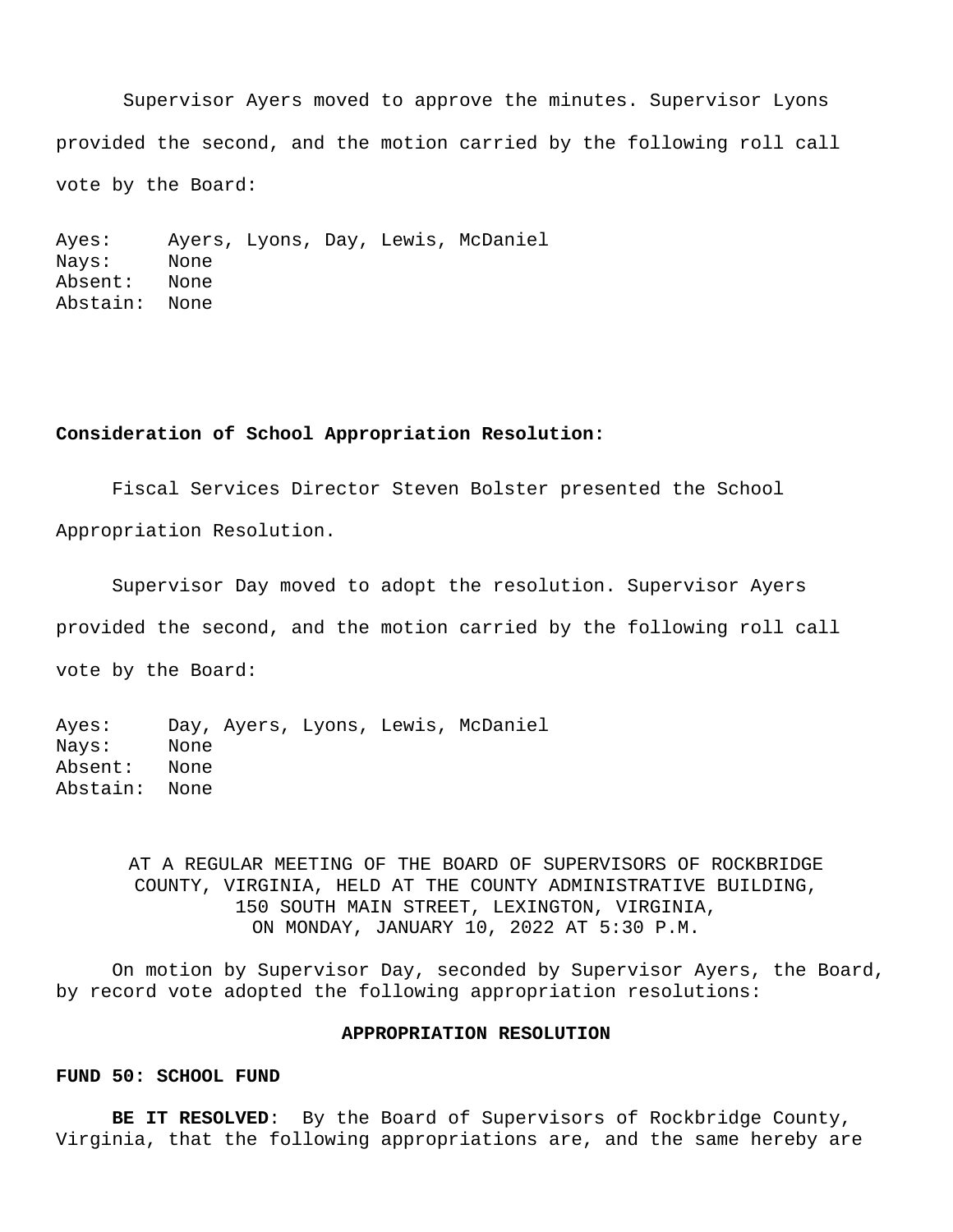made, for the period ending **June 30, 2022** in **FUND 50, SCHOOL FUND** and expended as follows:

#### **New Grants**

| School Bus Driver Recruitment and Retention Grant                             |             |
|-------------------------------------------------------------------------------|-------------|
| $4-50-63200-1620-903-000-938$ Stipend \$47,000.00                             |             |
|                                                                               |             |
| Total                                                                         | \$50,000.00 |
| ARP Homeless Grant                                                            |             |
| 4-50-61220-3160-901-100-939 Other Services \$3,000.00                         |             |
| $4-50-61220-5540-901-100-939$ Travel \$3,000.00                               |             |
| 4-50-61220-6030-901-100-939 Materials \$5,384.00                              |             |
| Total                                                                         | \$11,384.00 |
| Albuterol/Valve State Funds<br>4-50-62220-6030-909-000-100 Materials \$433.00 |             |
| Total                                                                         | \$433.00    |
|                                                                               |             |
| TOTAL FUND 50 APPROPRIATIONS                                                  | \$61,817.00 |
| TOTAL APPROPRIATIONS                                                          | \$61,817.00 |

# **Consideration of County Appropriation Resolution:**

Mr. Bolster presented his monthly financial memorandum and the County's Appropriation Resolution. He identified several changes to the resolution. Those changes included the following:

 1. Removing from the resolution in its entirety line item 4-11-99010- 6501 for the Transfer to School Fund in the amount of \$250,000. He advised that this item was completed back in December 2021.

 2. Adding to the resolution line item 4-11-31030-7001 for a Homeland Security Grant in the amount of \$249,500. He explained that the Rockbridge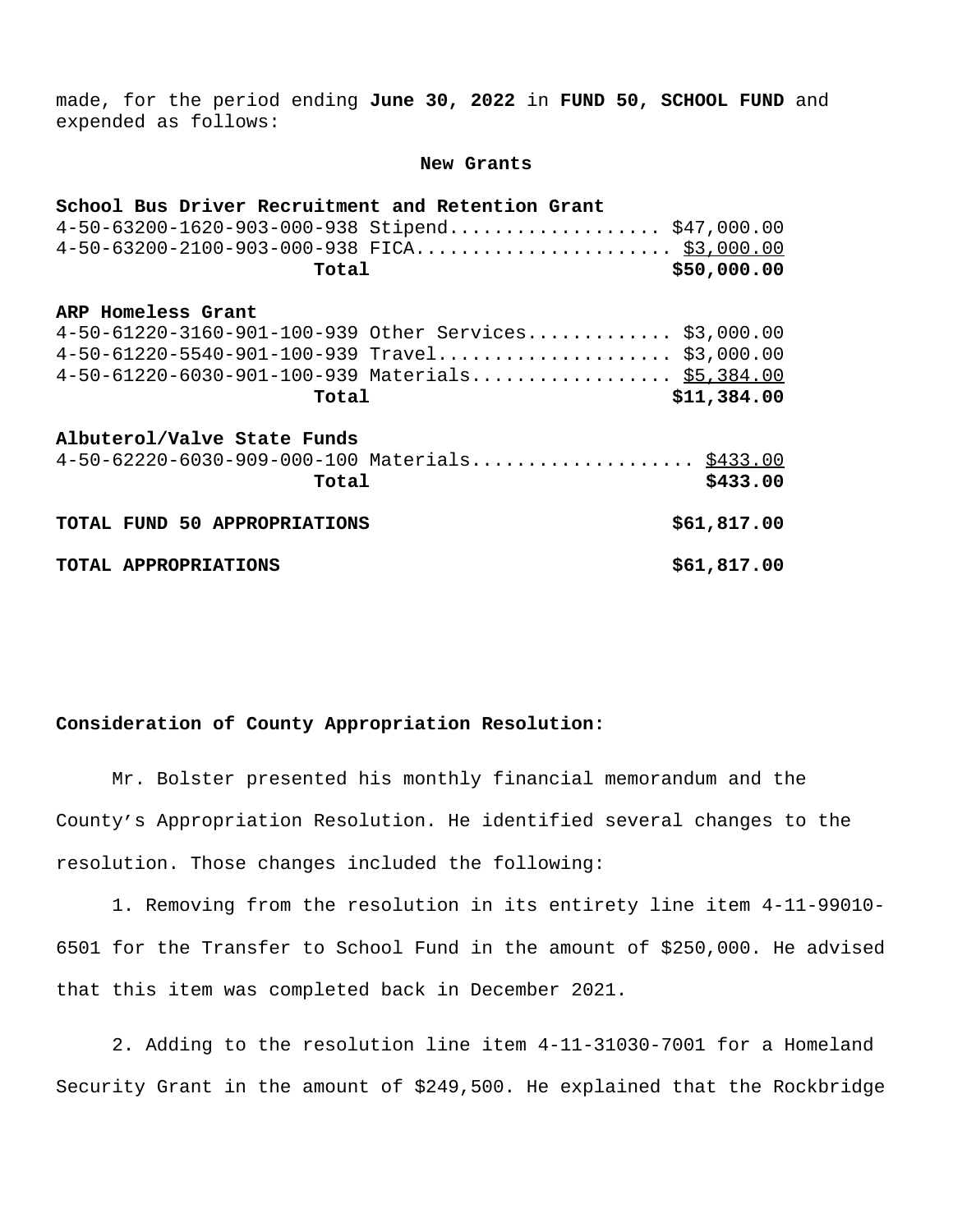County Sheriffs Office was awarded this reimbursement grant for purchase of an armored rescue vehicle.

 3. Adding to the resolution two (2) invoices for the Rockbridge County Sheriffs Office, one (1) in the amount of \$69.00 and the other for \$704.88.

 4. Lastly, paying a COVID-19 related invoice in the amount of \$2,975. He noted that this addition would change line 205- ARPA Fund- from \$1,200 to \$4,175.

Supervisor Lyons moved to adopt the amended resolution with the recommended changes. Supervisor Ayers provided the second, and the motion carried by the following roll call vote by the Board:

Ayes: Lyons, Ayers, Day, Lewis, McDaniel Nays: None Absent: None Abstain: None

AT A REGULAR MEETING OF THE BOARD OF SUPERVISORS OF ROCKBRIDGE COUNTY, VIRGINIA, HELD AT THE COUNTY ADMINISTRATIVE BUILDING, 150 SOUTH MAIN STREET, LEXINGTON, VIRGINIA, ON MONDAY, JANUARY 10, 2022 AT 5:30 P.M.

On motion by Supervisor Lyons, seconded by Supervisor Ayers, the Board, by record vote, adopted the following appropriation resolution and payment of bills for the month as follows:

### APPROPRIATION RESOLUTION

### **GENERAL FUND:**

BE IT RESOLVED: By the Board of Supervisors of Rockbridge County, Virginia, that the following appropriations are, and the same hereby is made, for the period ending **June 30, 2022**, from the UNAPPROPRIATED SURPLUS of the **GENERAL FUND** and expended as follows: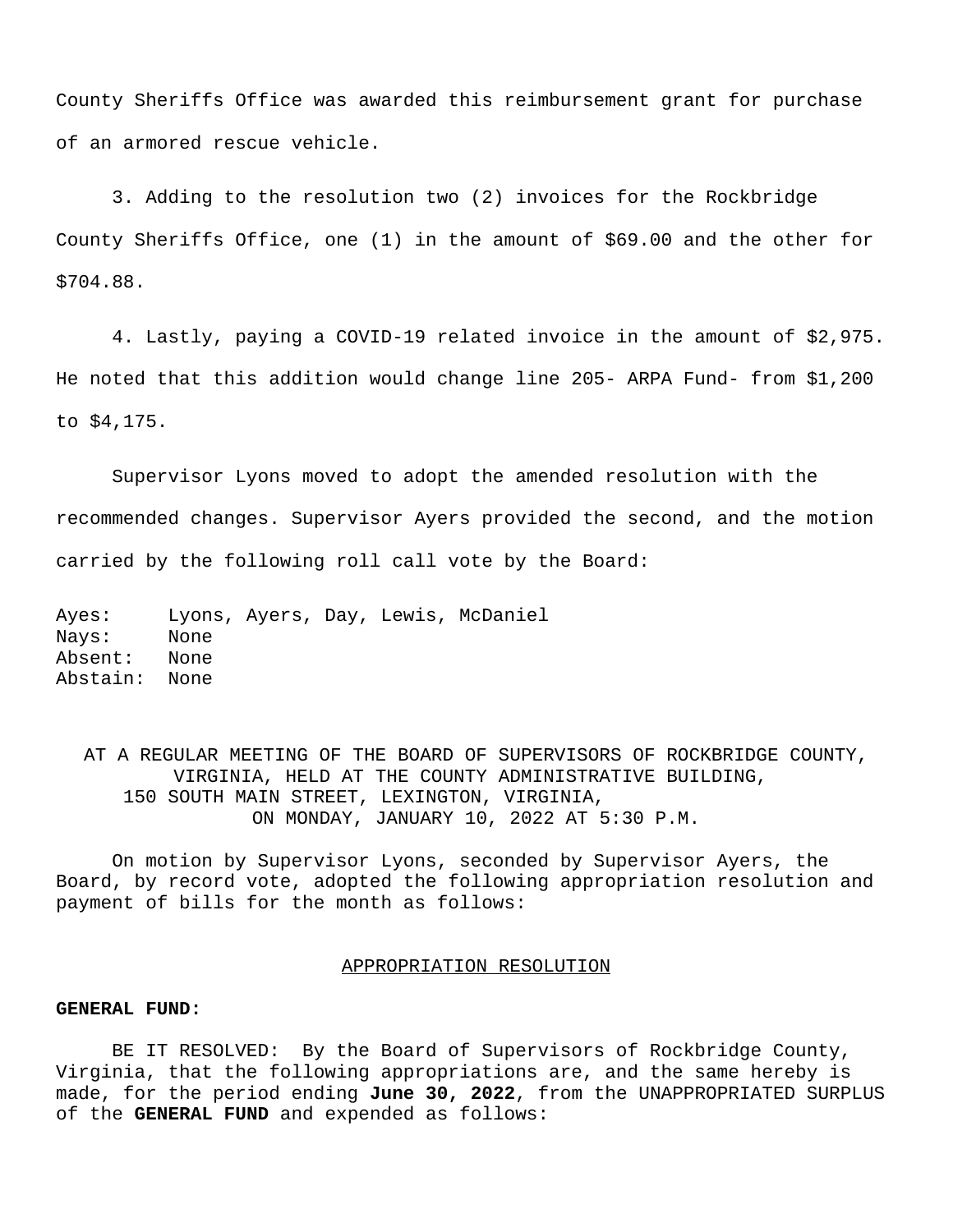| 4-11-31030-7001 Homeland Security Grant \$249,500.00           |              |
|----------------------------------------------------------------|--------------|
| 4-11-32020-5624 Cont-Fire Program Funds \$4,820.00             |              |
| 4-11-32021-3002 Contracted Services \$2,000.00                 |              |
| 4-11-32021-5102 Water & Sewer \$158.00                         |              |
| 4-11-32021-5401 Office Supplies \$100.00                       |              |
| 4-11-99010-6761 Transfer to Capital Purchases Fund \$37,000.00 |              |
| Total General Fund Appropriations                              | \$293,578.00 |

### **CAPITAL PURCHASES FUND:**

BE IT RESOLVED: By the Board of Supervisors of Rockbridge County, Virginia, that the following appropriations are, and the same hereby is made, for the period ending **June 30, 2022**, from the UNAPPROPRIATED SURPLUS of the **CAPITAL PURCHASES FUND** and expended as follows:

| 4-376-95313-8001-001 Sheriff Vehicles, New \$37,000.00 |                |
|--------------------------------------------------------|----------------|
| Total Capital Purchases Fund Appropriations            | \$37,000.00    |
| Total Appropriations                                   | \$330,578.00   |
| Current County                                         |                |
| 11 - General Fund                                      | \$1,194,453.27 |
| 94 - Central Stores                                    | \$7,782.42     |
| $205 - ARPA$ Fund                                      | \$4,175.00     |
| 376 - Capital Purchases Fund                           | \$787.93       |
| Total County Bills                                     | \$1,207,198.62 |
| Current Fiscal Agent                                   |                |
| $80 -$ Jail Fund                                       | \$200,657.43   |
| 241 - E-Summons Fees                                   | \$1,000.31     |
| 736 - Sheriff Forfeiture Fund                          | \$11,295.00    |
| Total Fiscal Agent                                     | \$212,952.74   |
| TOTAL ALL BILLS                                        | \$1,420,151.36 |

**Presentation of the FY2021 CAFR by Robinson, Farmer, Cox and Associates:**

Mr. Bolster briefly reviewed the agenda item which included the following information:

 "The Annual Comprehensive Financial Report (ACFR) of Rockbridge County, Virginia for the fiscal year ended June 30, 2021 is submitted. Responsibility for both the accuracy of the data, and the completeness and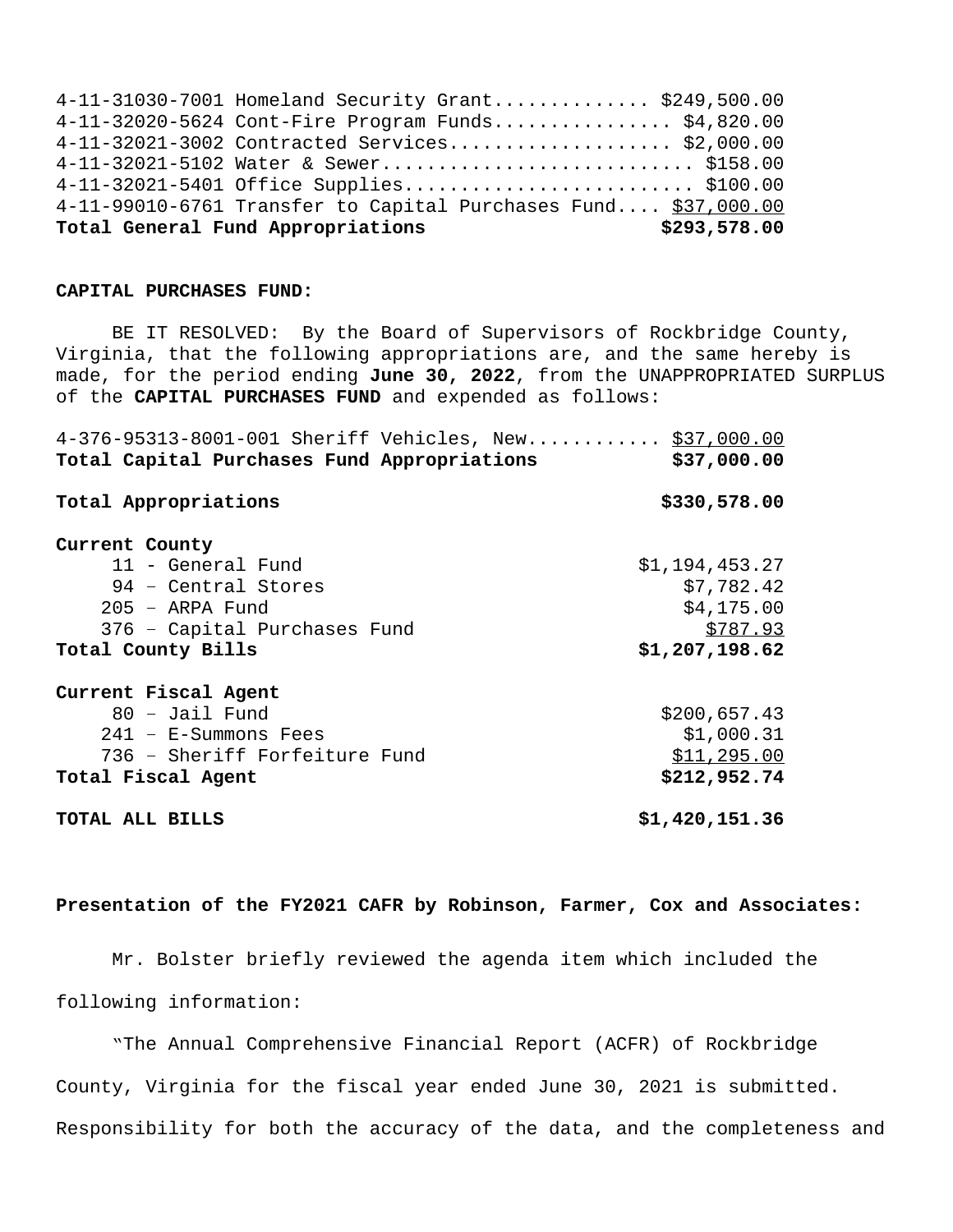fairness of the presentation, including all disclosures, rests with the government. To the best of our knowledge, the ACFR data is accurate in all material respects and has been reported in a manner designed to present fairly the financial position of the County. The County currently contracts with Robinson, Farmer, Cox Associates (RFC) to complete the ACFR."

Mr. James Kelly from RFC was present via Zoom to present the highlights of the ACFR for the County and associated governmental activities. Following is presentation, Mr. Kelly entertained questions by the Board. There were none.

Chairman McDaniel thanked Mr. Kelly for his presentation.

# **Public Hearing at 6:00 P.M.:**

### **Consideration of Redistricting Plan- [Public Hearing #1 of 2]:**

Chairman McDaniel advised that this would be the first of two public hearings and the second would be held on Monday, January  $24<sup>th</sup>$ .

Mr. Suter explained that the Board had reviewed multiple redistricting plans and the chosen plan, including the proposed map and ordinance, was advertised in The News Gazette, Rockbridge Advocate, and Rockbridge County Website. He shared that, to-date, staff had not received any public comment.

Chairman McDaniel opened the public hearing at 6:12 p.m. There were no comments. Chairman McDaniel closed the public hearing at 6:13 p.m.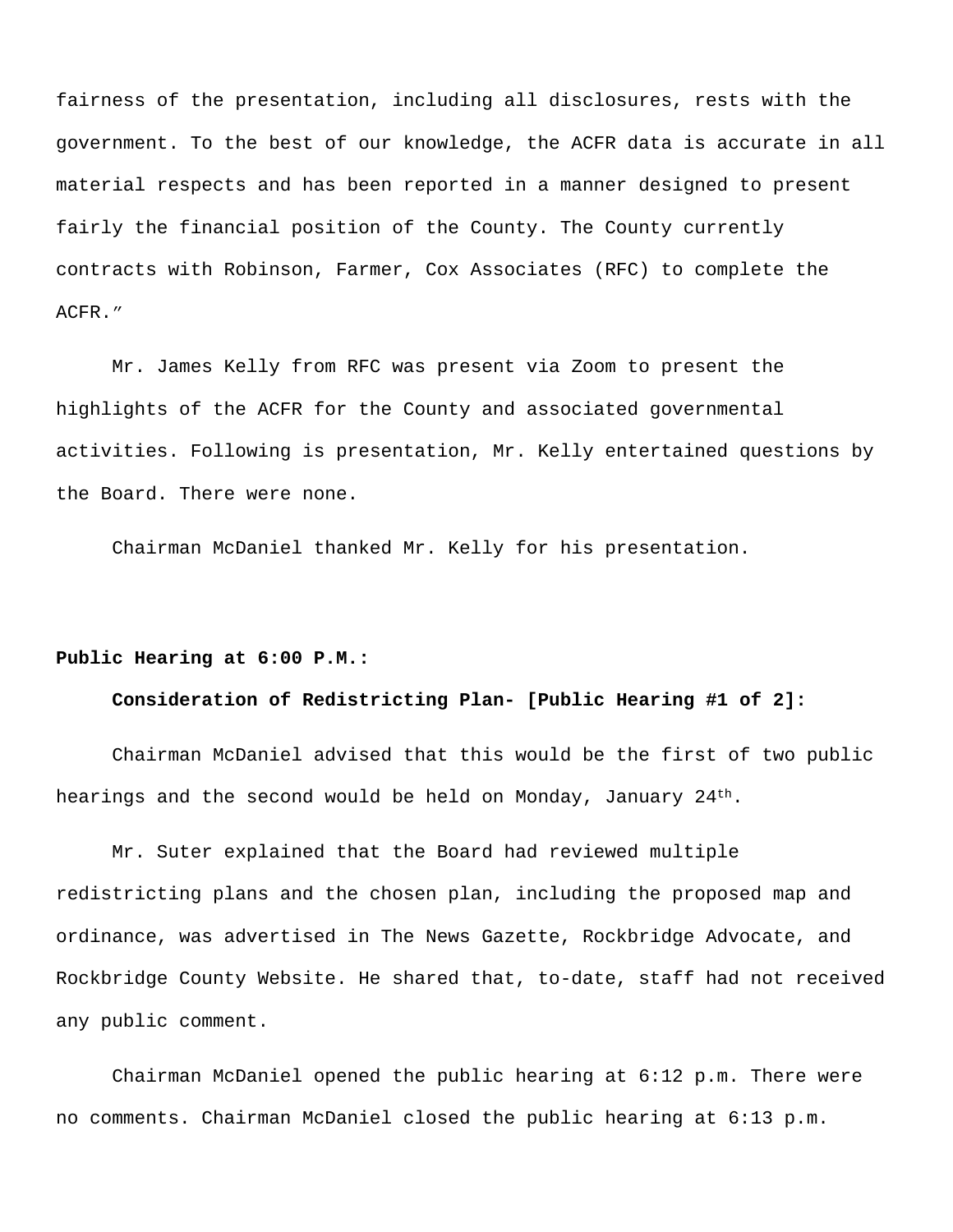# **Consideration of Provisional Adoption of the FY2023-2027 Capital Improvement Plan (CIP):**

Mr. Bolster briefly reviewed the agenda item which included the following information:

 "At the November 22, 2021, the Board received the initial presentation of the draft FY 2023-2027 CIP during a regularly scheduled Board meeting. On December 13th, staff communicated to the Board that the Finance Committee met on December 7th with the review of the County's CIP worksheets on the agenda. Two updates were made on the following worksheets: 1) Natural Bridge Station Collection Center Site – reduced FY'22 carryover by \$39,216 while increasing the use of fund reserves by the same amount (FYI: low bid = \$380,900); 2) Murat Collection Center improvements – reduced FY'22 carryover by \$3,065 while increasing the use of fund reserves by the same amount. These totals match FY 2022 expenditures. The provisional adoption will serve as a guide for departments as they plan for the procurement and/or financing (sourcing) efforts associated with the capital budget development. Updates to the CIP will be provided during the FY 2023 budget cycle, if necessary. Staff will request formal adoption of the CIP in conjunction with the operational and capital budget approvals currently scheduled for April 25, 2022 presuming no changes in the adopted budget schedule." During his review, Mr. Bolster advised that there was one change made earlier that day on page 6 of the CIP stating that this site was an effort in the northwest quadrant of the County and the title has been updated to "Walkers Creek/Rockbridge Baths Area".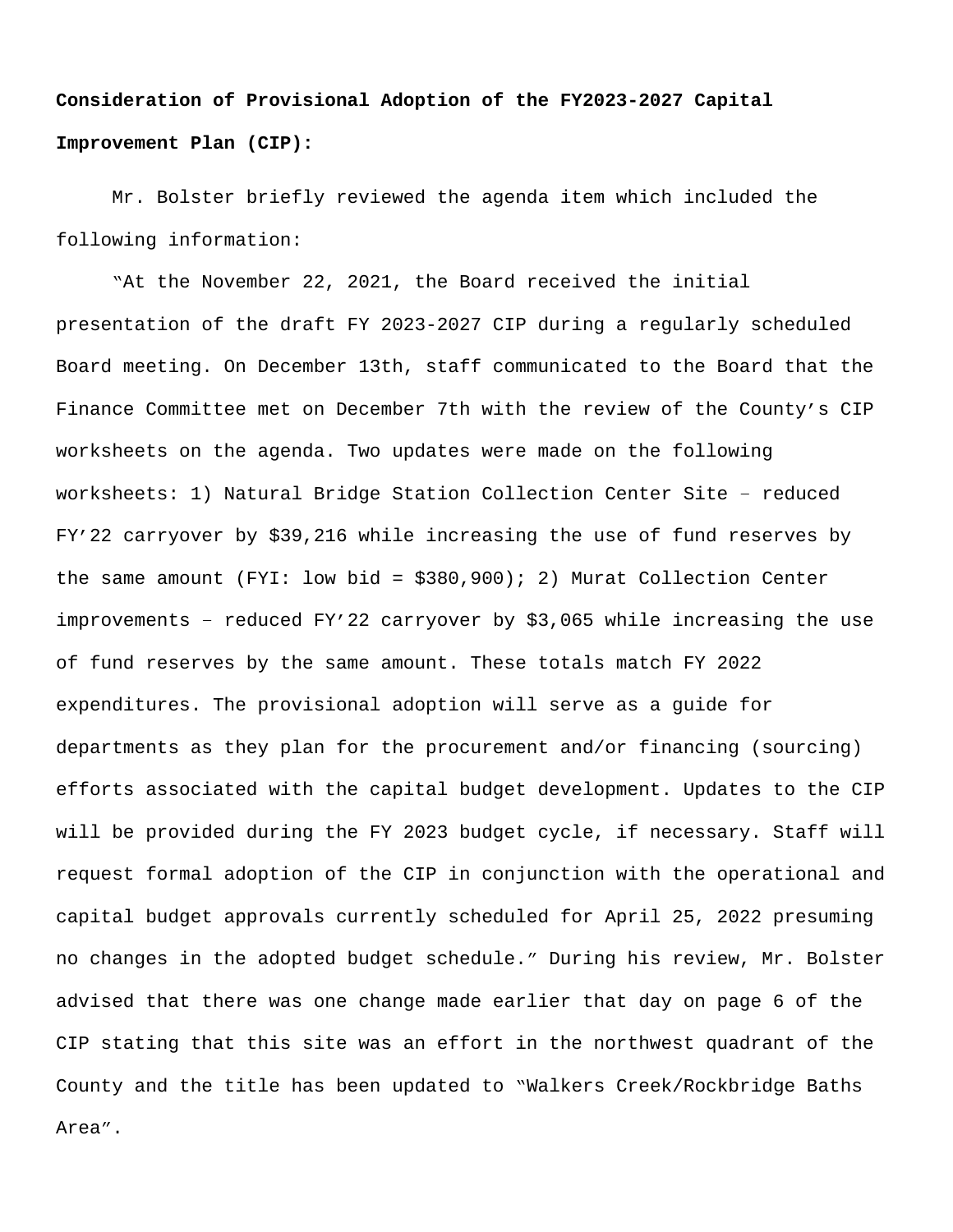Supervisor Lyons moved to provisionally adopt the FY 2023- 2027 CIP. Supervisor Lewis provided the second, and the motion carried by the following roll call vote by the Board:

Ayes: Lyons, Lewis, Ayers, Day, McDaniel Nays: None Absent: None Abstain: None

### **Consideration of the IT Managed Service Provider Contract:**

Mr. Bolster briefly reviewed the agenda item which included the following information:

 "At its regular November 25th meeting, the Board approved issuance of a Request for Proposals (RFP) for an Information Technology Managed Service Provider. The RFP was advertised from October 22nd to November 19th. The advertisement efforts included local print, the County website, and the Virginia eProcurement Portal (eVA). Three proposals were received by the November 19th submission deadline and reviewed/ranked by an evaluation team consisting of County and Constitutional Officer personnel using criteria listed in the RFP. The following ranking of the three proposals are below: 1) Virginia Technology Services (VTS) 2) ProActive Information Management, LLC 3) Virginia Business Systems On December 10th, staff negotiated contract terms with VTS that we believe are satisfactory and advantageous to Rockbridge County at fair and reasonable prices. If in agreement, accept the proposed Municipal Software Consulting Service contract. In addition, staff requests the Board authorize the County Administrator to execute the contract documents on behalf of the Board of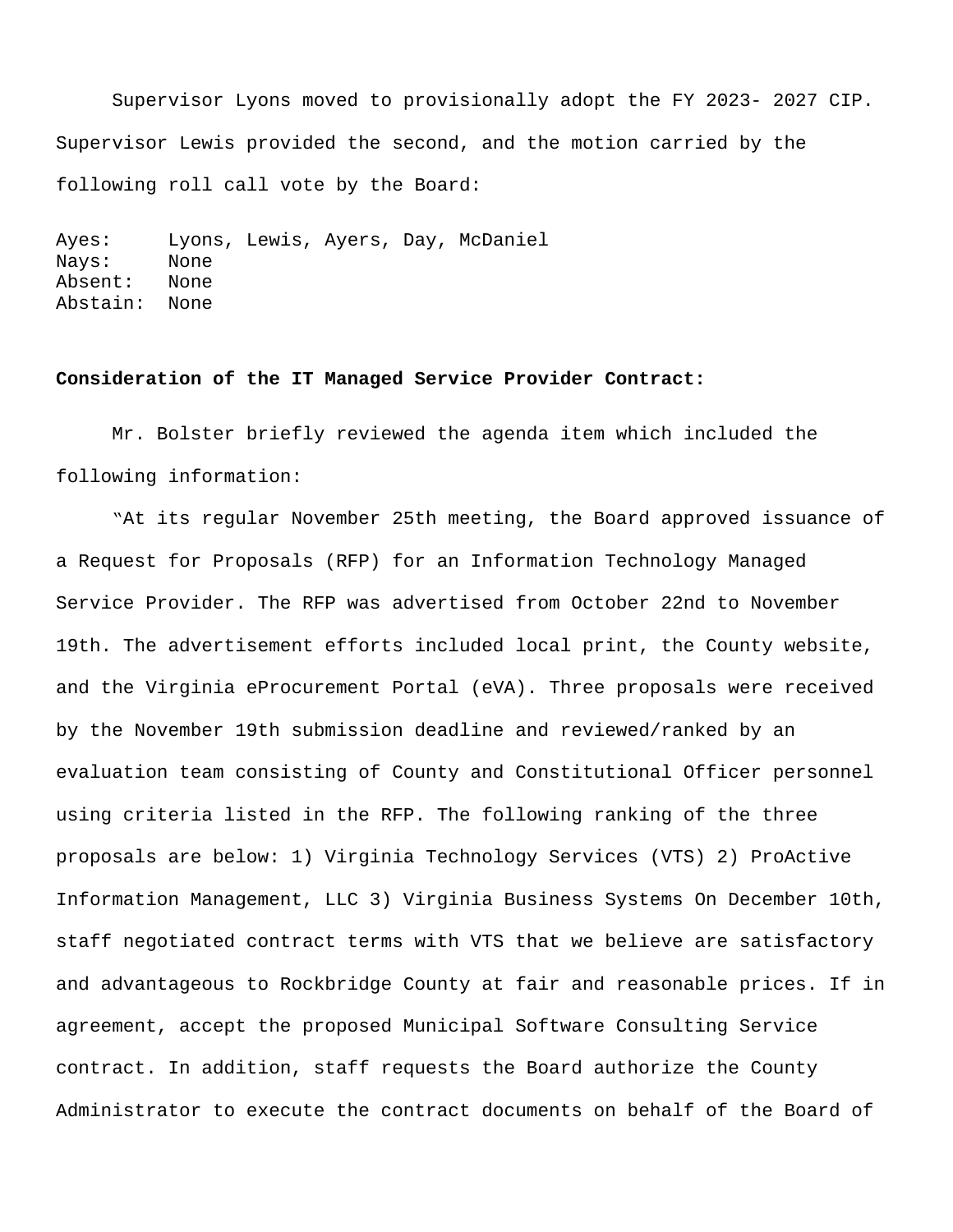Supervisors of Rockbridge County, and to take such other and further actions as may be necessary and appropriate to accomplish this agreement, which shall be approved as to form by the County Attorney."

Supervisor Ayers moved to approve staff's recommendations. Supervisor Lewis provided the second, and the motion carried by the following roll

call vote by the Board:

Ayes: Ayers, Lewis, Day, Lyons, McDaniel Nays: None Absent: None Abstain: None

AT A REGULAR MEETING OF THE BOARD OF SUPERVISORS OF ROCKBRIDGE COUNTY, VIRGINIA, HELD AT THE ROCKBRIDGE COUNTY ADMINISTRATIVE OFFICES ON MONDAY, JANUARY 10, 2022

# **RESOLUTION TO APPROVE CONTRACT BETWEEN THE COUNTY OF ROCKBRIDGE AND VIRGINIA TECHNOLOGY SERVICES FOR INFORMATION TECHNOLOGY MANAGED SERVICES PROVIDER SERVICES**

WHEREAS, on October 22, 2021, the County of Rockbridge issued a Request for Proposals (RFP)

to procure services from qualified, knowledgeable, and experienced companies to serve as an information

technology managed service provider; and,

WHEREAS, three firms submitted proposals in accordance with RFP Number 2021-10-001 by the

November 19th response date and time; and,

WHEREAS, the members of an evaluation committee objectively ranked each proposal using the

criteria listed in the RFP; and,

WHEREAS, the evaluation committee determined that the highest-ranking proposer is Virginia

Technology Services; and,

WHEREAS, staff has negotiated an agreement dated January 1, 2022, presented herewith to the

Board for approval.

NOW THEREFORE, BE IT RESOLVED as follows: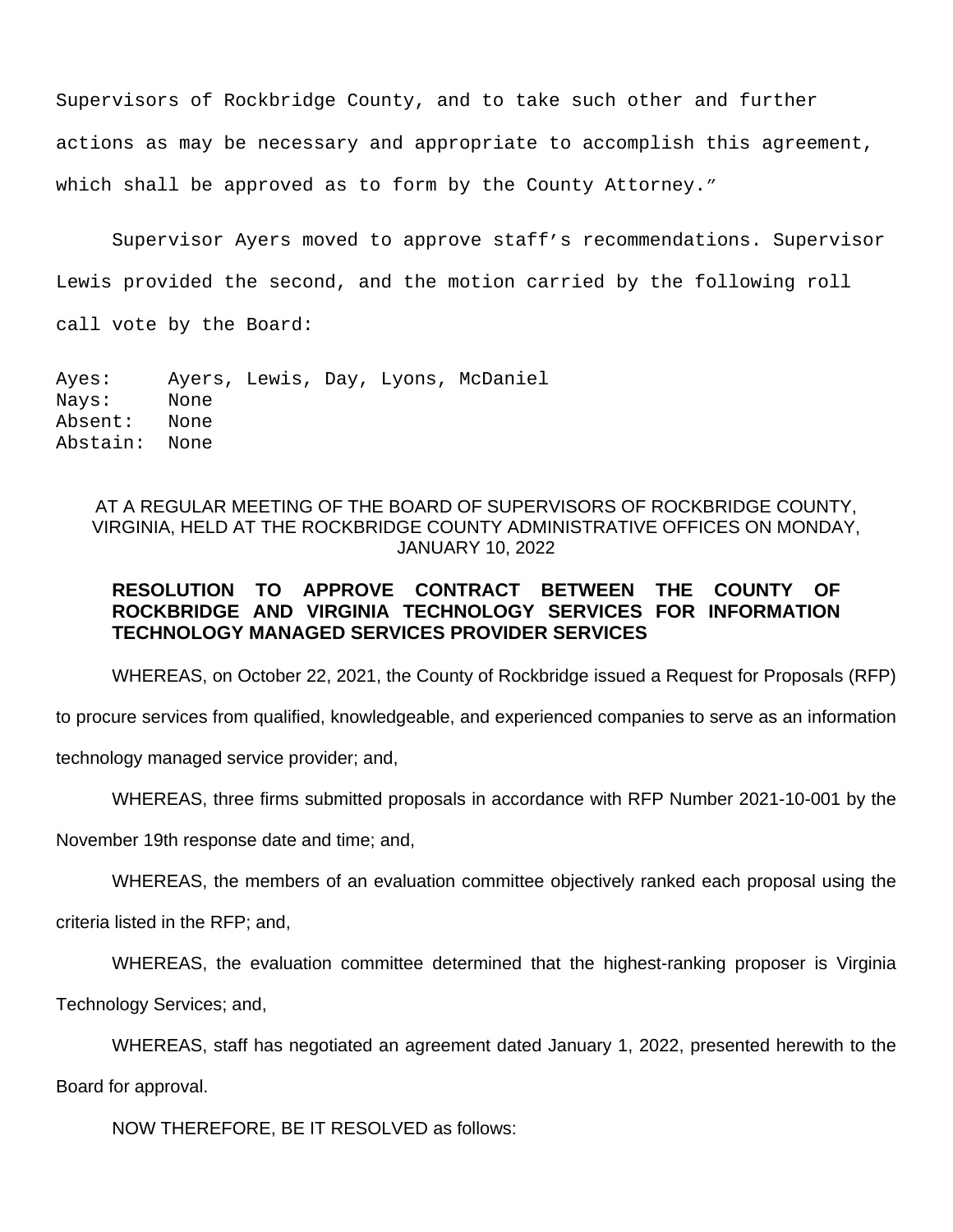1. That the Contract for Information Technology Managed Services Provider Services dated January 1, 2022, with Virginia Technology Services, to provide the necessary scope of services communicated in the RFP, at a contract sum of \$3,500 per month for 40 hours per month of information technology support and 24/7 monitoring, and a billing rate of \$80 per hour for technical support on new projects, is hereby authorized and approved.

2. That the County Administrator is hereby authorized to execute the Agreement and such other documents and to take such further actions, on behalf of the Board of Supervisors, as are necessary to accomplish this transaction, all of which shall be approved as to form by the County Attorney.

3. That this Resolution shall be effective upon the date of its adoption. Adopted this 10<sup>th</sup> day of January, 2022.

# **Consideration of Natural Bridge Station Collection Center Construction Contract:**

Mr. Bolster briefly reviewed the agenda item which included the following information:

"From November 8, 2021 to December 2, 2021, the County advertised an Invitation for Bids to construct the Natural Bridge Station solid waste and recycling collection center. The advertisement efforts included local print, the County website, and the Virginia eProcurement Portal (eVA). Two vendors submitted bids to the County by the advertised due date and time. These bids were opened and read on December 2nd beginning at 2:00 p.m. at the Rockbridge County Administration Building; see bid summary table below. 1. Randy Hostetter Excavating, LLC \$380,900.00 2. Pearson Construction, Inc. \$390,070.58 Staff determined that the lowest responsive and responsible bid was submitted by Randy Hostetter Excavating, LLC. A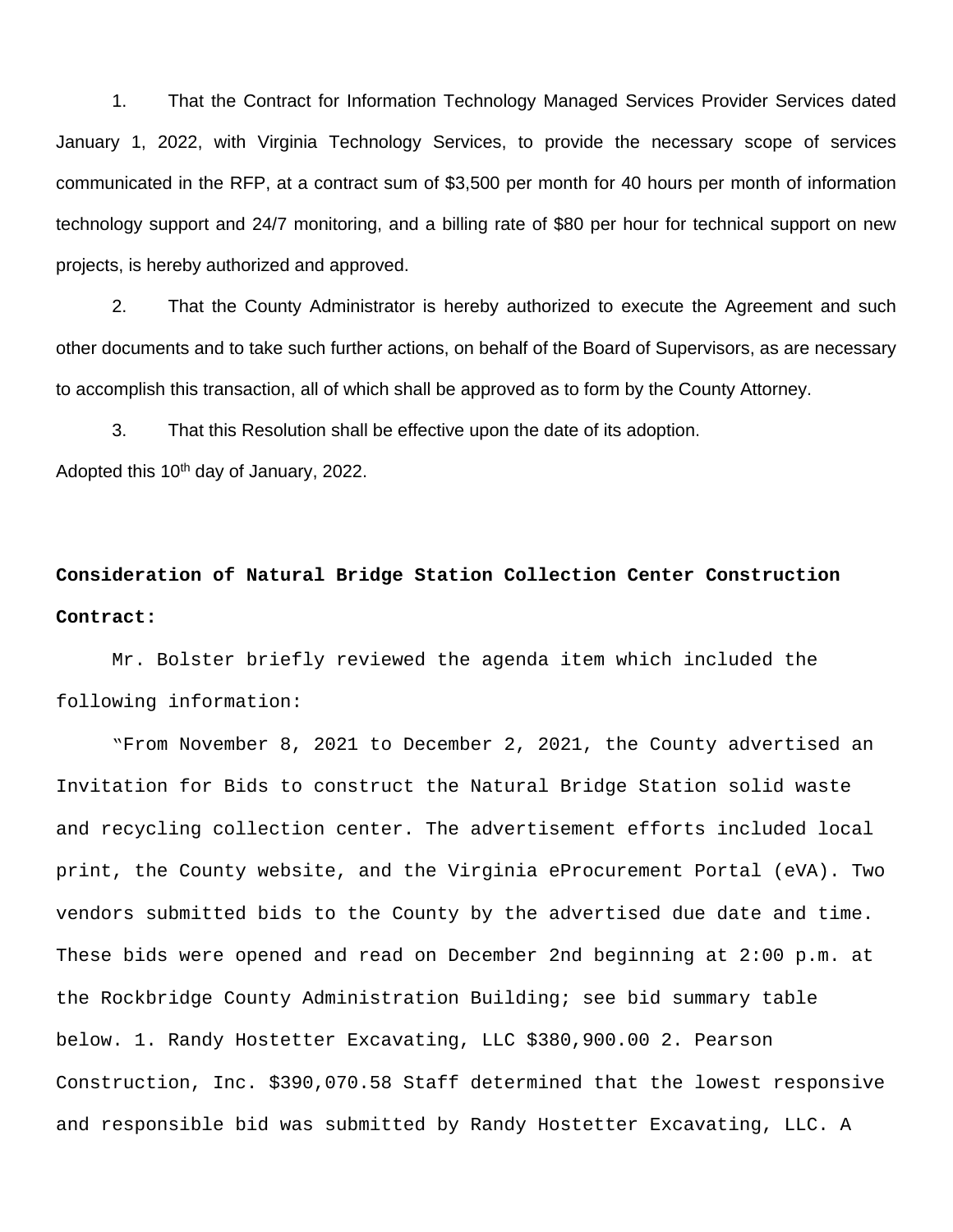construction agreement and resolution authorizing contract award are attached for the Board's review and consideration. In accordance with standard procurement policy, if a contract is not reached with the lowest bidder, staff would move to the next bidder and bring a contract back to the Board for consideration. If in agreement, accept the proposed Natural Bridge Station Collection Center construction contract. In addition, staff requests the Board authorize the County Administrator to execute the contract documents on behalf of the Board of Supervisors of Rockbridge County, and to take such other and further actions as may be necessary and appropriate to accomplish this agreement, which shall be approved as to form by the County Attorney."

Supervisor Day moved to approve staff's recommendations. Supervisor Lyons provided the second, and the motion carried by the following roll call vote by the Board:

Ayes: Day, Lyons, Ayers, Lewis, McDaniel Nays: None Absent: None Abstain: None

# AT A REGULAR MEETING OF THE BOARD OF SUPERVISORS OF ROCKBRIDGE COUNTY, VIRGINIA, HELD AT THE ROCKBRIDGE COUNTY ADMINISTRATIVE OFFICES ON MONDAY, JANUARY 10, 2022

# **RESOLUTION AUTHORIZING AWARD OF BID TO AND EXECUTION OF THE CONTRACT DOCUMENTS WITH RANDY HOSTETTER EXCAVATING, LLC FOR THE CONSTRUCTION OF THE NATURAL BRIDGE STATION SOLID WASTE AND RECYCLING CENTER**

WHEREAS, on November 8, 2021, the County of Rockbridge issued an Invitation for Bids for the construction of the Natural Bridge Station Solid Waste and Recycling Center; and,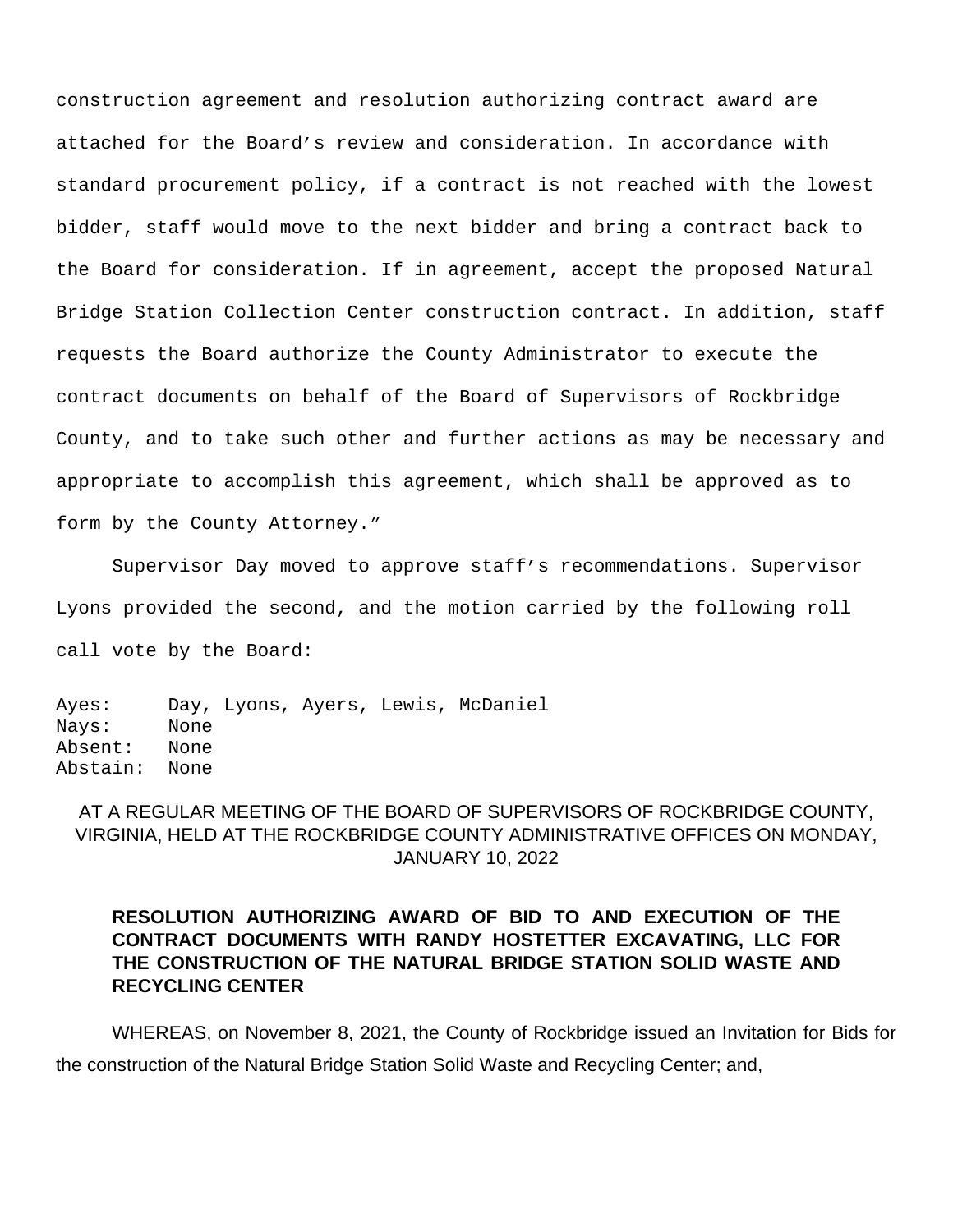WHEREAS, the County has received competitive sealed bids in accordance with Chapter 43, the Virginia Public Procurement Act, of Title 2.2 of the Code of Virginia (1950, as amended) and of the Rockbridge County Public Procurement Policy; and,

WHEREAS, two bids shown upon the Bid Tabulation dated December 2, 2021, have been determined by staff to be responsive to the County's Invitation to Bid # 2021-11-001; and,

WHEREAS, the lowest responsive and responsible bidder for the construction services is Randy Hostetter Excavating, LLC; and,

WHEREAS, the award of the bid to the lowest responsive and responsible bidder and approval of a contract have been submitted to the Rockbridge County Board of Supervisors.

NOW THEREFORE, BE IT RESOLVED by the Board of Supervisors of Rockbridge County, Virginia, as follows:

1. That Randy Hostetter Excavating, LLC, is deemed the lowest responsive and responsible bidder, and the bid is hereby accepted.

2. That Randy Hostetter Excavating, LLC, be, and hereby is, awarded the contract at a price of \$380,900.00 to construct a new solid waste and recycling collection center located on Wert Faulkner Highway (Route 130), between Arnolds Valley Road and Douglas Way in Natural Bridge Station, Virginia.

3. That upon receipt of the completed Contract Documents from Randy Hostetter Excavating, LLC, and compliance with all remaining requirements therefor, the County Administrator is hereby authorized to execute the construction Agreement, in substantial conformity to the Agreement presented herewith, on behalf of the Board of Supervisors of Rockbridge County, and to take such other and further actions as may be necessary and appropriate to accomplish this transaction, which shall be approved as to form by the County Attorney.

4. That this Resolution shall be effective upon the date of its adoption.

Adopted this 10th day of January, 2022.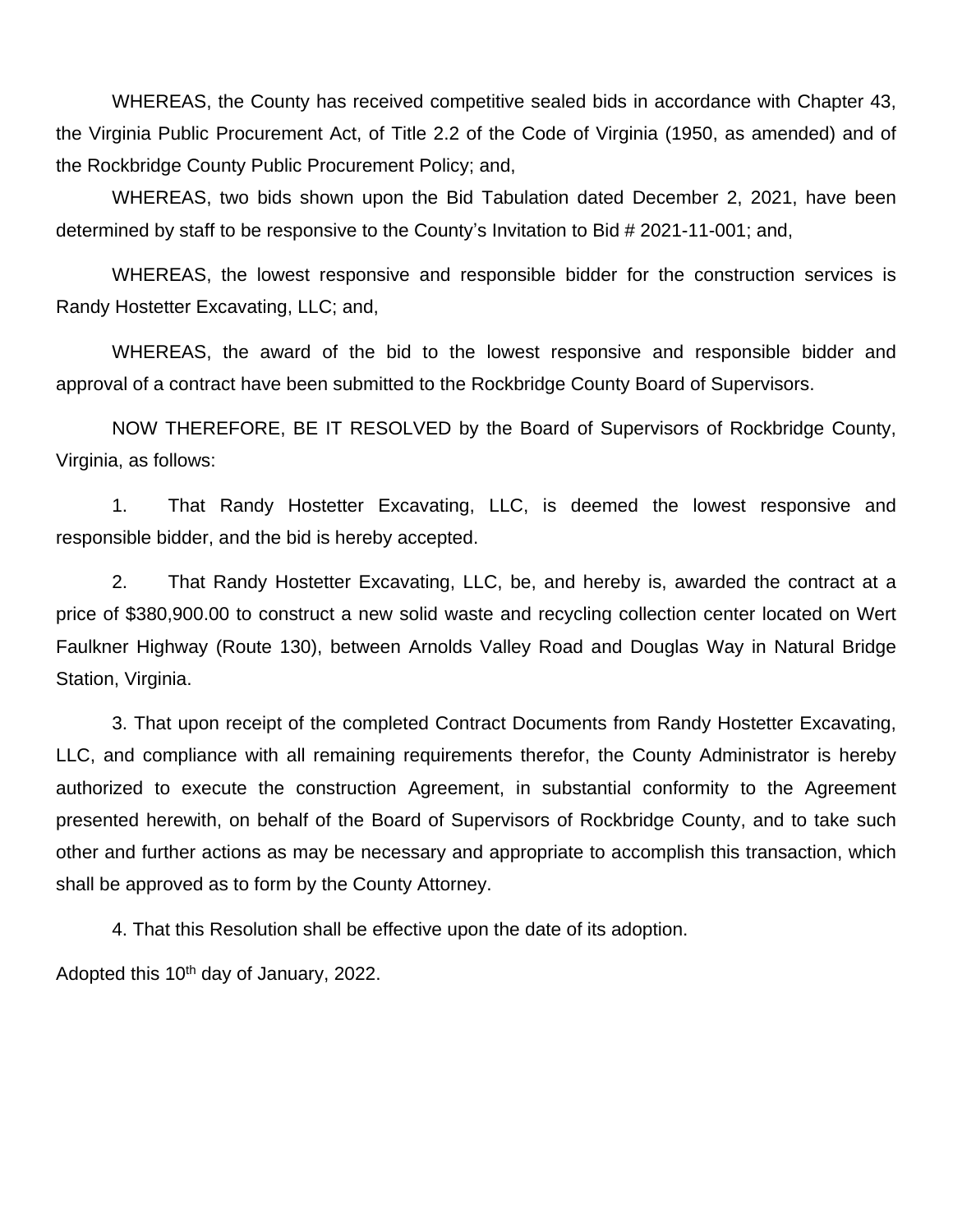### **Little Calfpasture Water Monitoring Contract:**

Mr. Suter briefly reviewed the agenda item which included the following information:

 "You may recall that in 2020, the County applied for a Department of Environmental Quality (DEQ) grant for water quality improvements in the Little Calfpasture River. Partners in the grant include the Natural Bridge Soil and Water Conservation District, the Boy Scouts of America Capital Region (BSA), and the Headwaters Soil and Conservation District, the Virginia Military Institute (VMI) and James Madison University (JMU). Subprojects include installation of remote monitoring equipment on and below the Lake Merriweather dam (to record lake levels and downstream turbidity), streamside cleanup above the dam, mudflat dredging and seeding and downstream benthic quality surveying. The grant was awarded in 2021 and implementation is now underway. One requirement of the grant is execution of an agreement with JMU pertaining to acquisition / installation of monitoring equipment and training in its use. A draft agreement is attached for your consideration. JMU has been in contact with the BSA to survey the installation site and catalogue the equipment needed for the installation. All costs of the contract are included in the grant. If in agreement, approve the contract and authorize the County Administrator to execute."

Supervisor Ayers moved to approve staff's recommendations. Supervisor Lyons provided the second, and the motion carried by the following roll call vote by the Board: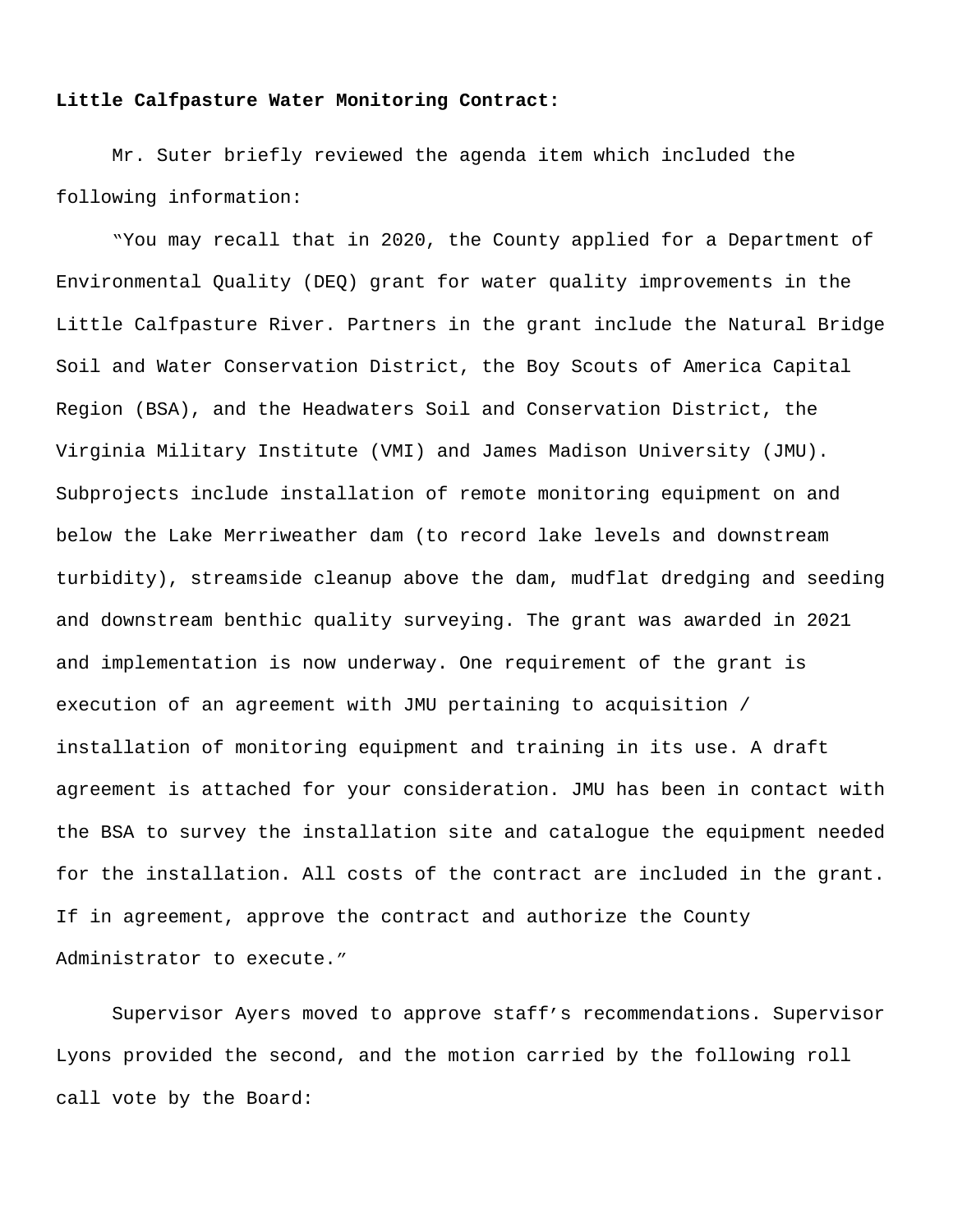Ayes: Ayers, Lyons, Day, Lewis, McDaniel Nays: None Absent: None Abstain: None

# **Appointments:**

# **Board Liaison Appointment to the Virginia Horse Center Board for CY2022:**

 Chairman McDaniel appointed Supervisor Lewis to serve as Board Liaison Appointment to the Virginia Horse Center Board for CY2022.

# **Board Liaison Appointment to the Chamber of Commerce for CY2022:**

 Chairman McDaniel appointed Supervisor Lyons to serve as Board Liaison Appointment to the Chamber of Commerce for CY2022.

**Board Liaison Appointment to the Economic Development Authority for CY2022:**

This appointment was no longer needed following the creation of the New Economic Development Committee at the beginning of the meeting.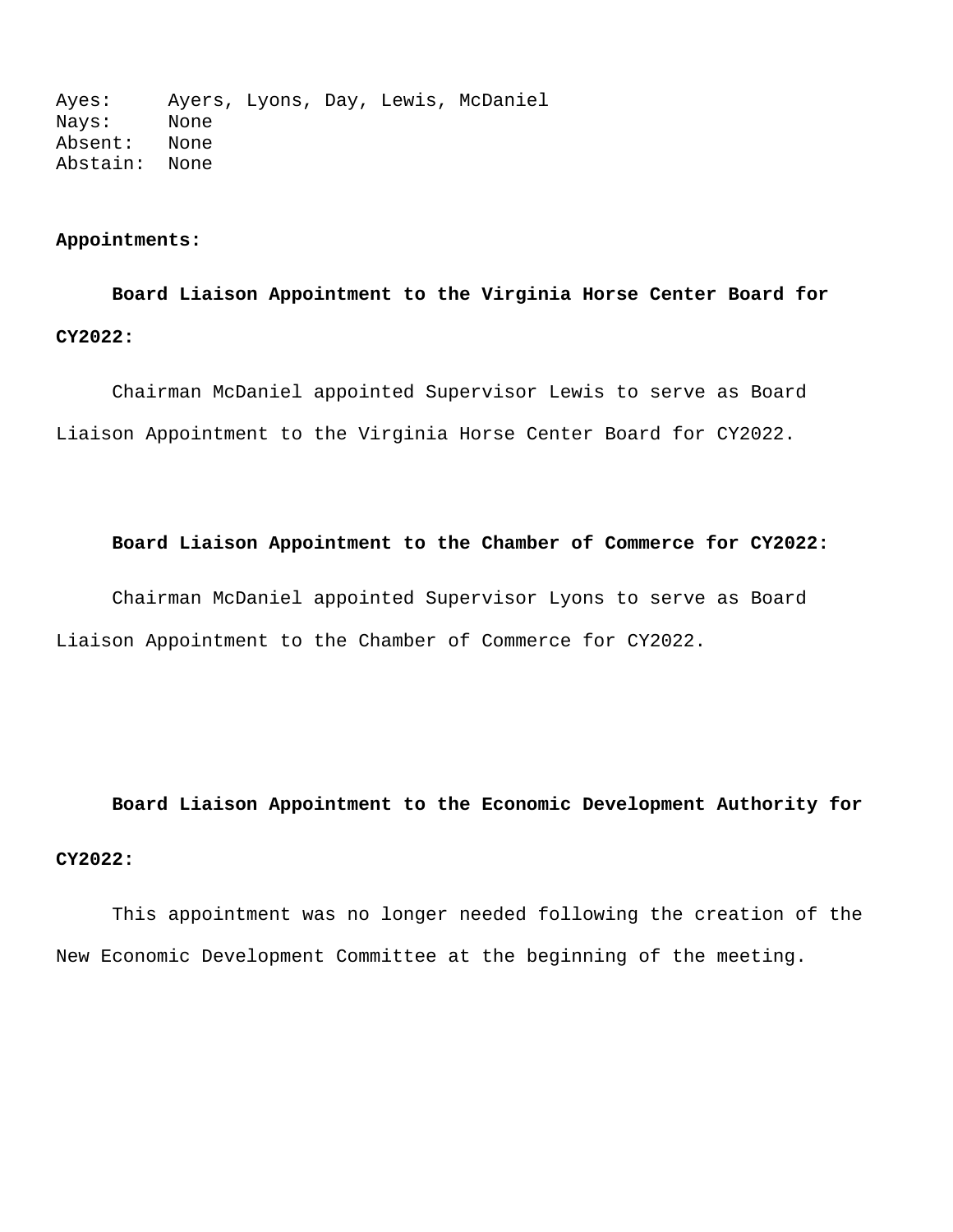### **Board Liaison Appointment to the Staff Economic Development Committee**

This appointment was no longer needed following the creation of the New Economic Development Committee at the beginning of the meeting.

### **Blue Ridge Resource Authority (BRRA) Annual Appointments for CY2022:**

Supervisor Day moved to reappoint Supervisors Ayers, Lyons, McDaniel, himself, and Bob Wells to the Blue Ridge Resource Authority. Supervisor Lyons provided the second, and the motion carried by the following roll call vote by the Board:

Ayes: Day, Lyons, Ayers, Lewis, McDaniel Nays: None Absent: None Abstain: None

### **Rockbridge Regional Jail Commission Annual Appointments for CY2022:**

 Supervisor Lewis asked that the Board hold off on appointments to the Jail Commission until the next meeting.

# **TCO member Lee McLaughlin no longer serving after December 2021:**

 Supervisor Lyons moved to appoint Melissa Hennis to the TCO as the Planning Commission representative. Supervisor Day provided the second, and the motion carried by the following roll call vote by the Board:

Ayes: Lyons, Day, Lewis, Ayers, McDaniel Nays: None Absent: None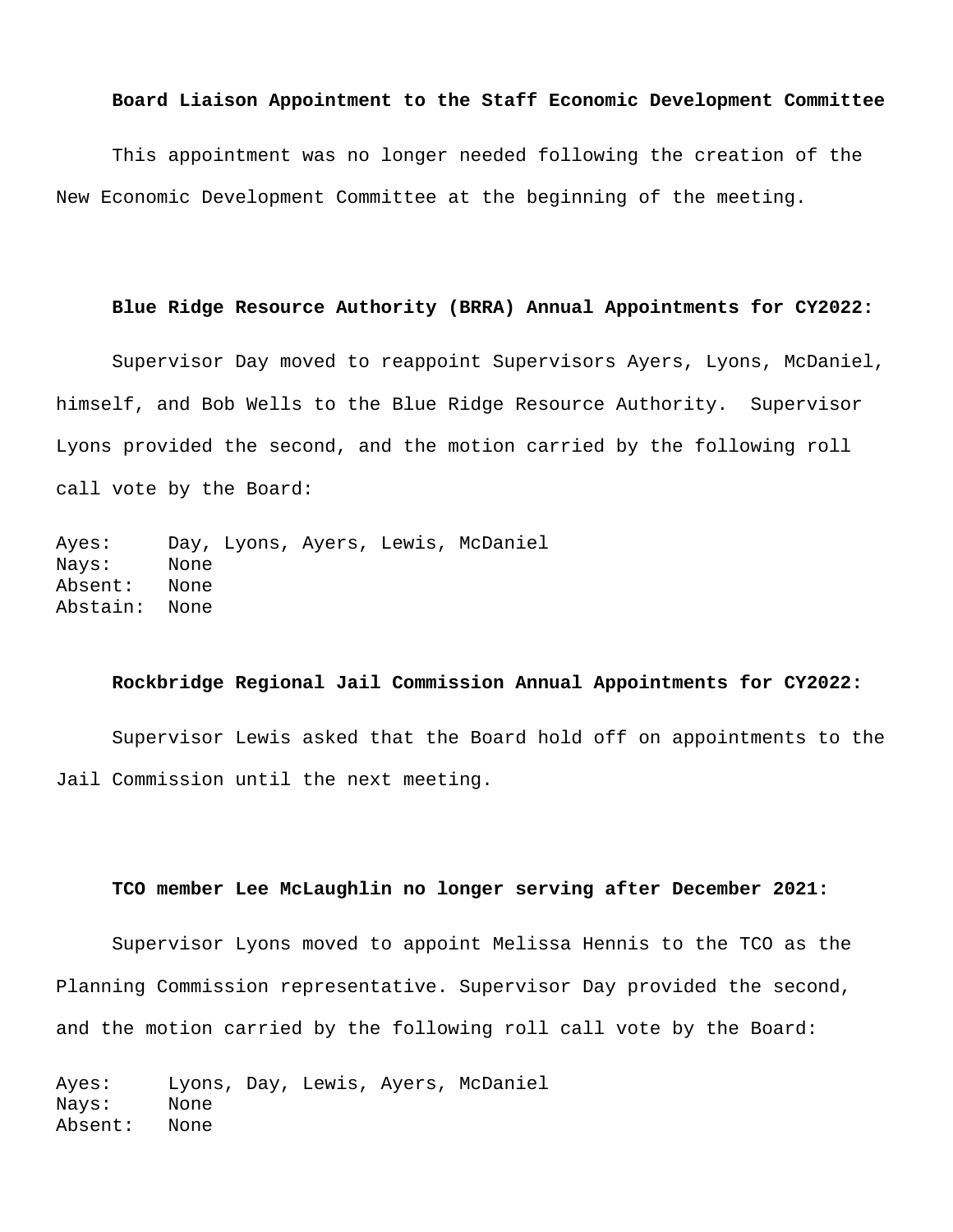**Community Services Board Member Jade Knick no longer serving after December 2021:**

This appointment was carried over to the January 24<sup>th</sup> meeting.

 **Public Service Authority- Fill unexpired term for David Hinty effective 01/12/2022 - 10/14/2022:**

 Supervisor Lewis suggested that a member of the Board of Supervisors serve on the PSA and recommended Chairman McDaniel.

Supervisor Lyons suggested a member of the community fill this term.

Supervisor Day agreed with appointing a member of the Board.

Supervisor Ayers suggested the Board re-review its plan as to whether or not a Board member needs to serve on each of the various Boards, Committees, Commissions, and Authorities.

 Supervisor Lewis moved to appoint Chairman McDaniel to serve on the PSA. Supervisor Day provided the second, and the motion carried by the following roll call vote by the Board:

Ayes: Lewis, Day, Ayers, McDaniel Nays: Lyons Absent: None Abstain: None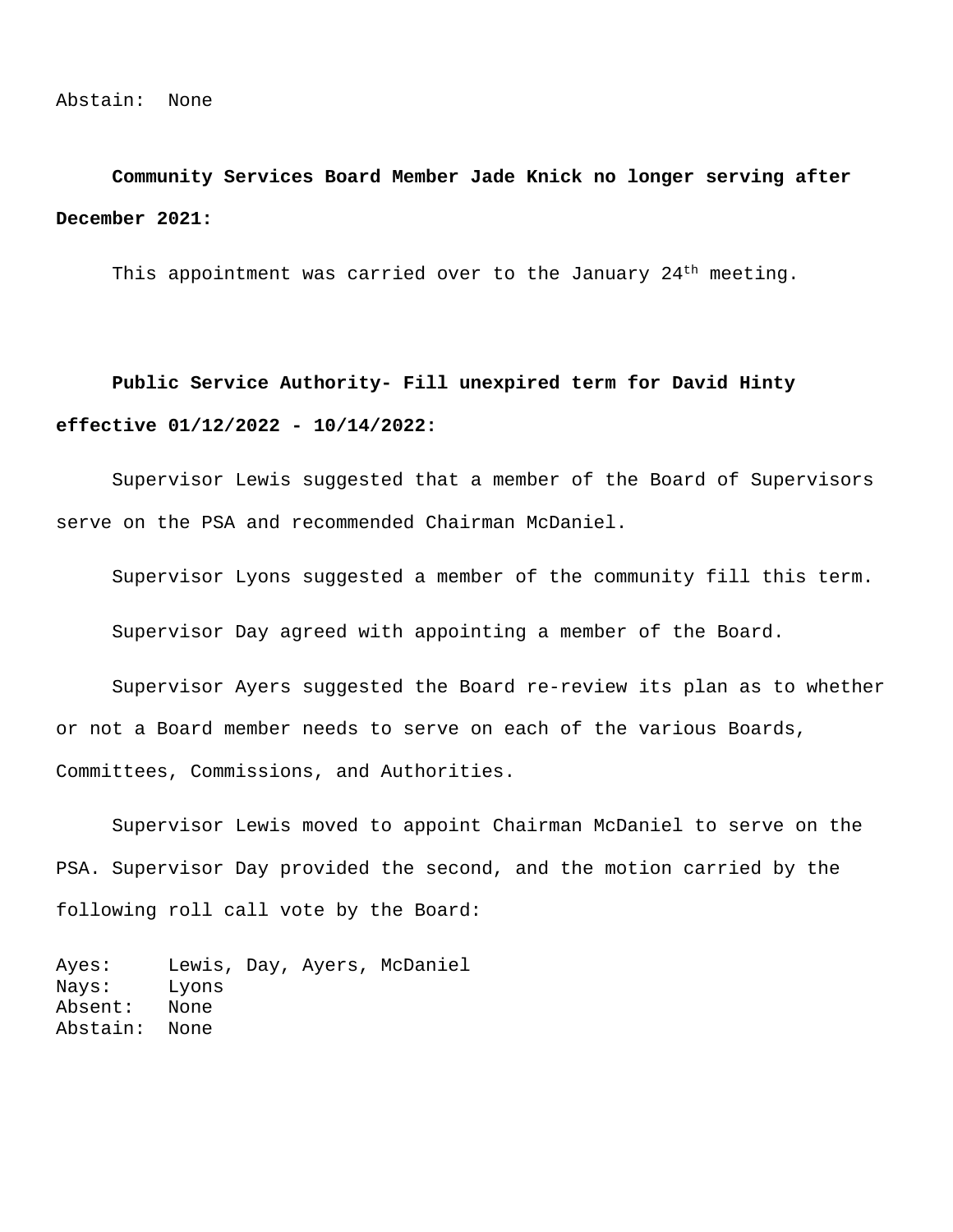# **RARO Board of Directors- Fill unexpired term for David Hinty effective 01/06/2022 – 06/30/2025:**

This appointment was carried over to the January 24<sup>th</sup> meeting.

 *As mentioned during items to be added to the agenda, Chairman McDaniel added the next two housekeeping items.*

# **Board Liaison to the Rockbridge Regional Fair and Expo Board of Directors:**

 Chairman McDaniel reappointed Supervisor Lyons as Board liaison to the Rockbridge Regional Fair and Expo Board of Directors.

### **Central Shenandoah EMS Council:**

Supervisor Day moved to reappoint Chief Nathan Ramsey to the Central Shenandoah EMS Council. Supervisor Ayers provided the second, and the motion carried by the following roll call vote by the Board:

Ayes: Day, Ayers, Lewis, Lyons, McDaniel Nays: None Absent: None Abstain: None

# **Monthly Staff Reports:**

 Supervisor Lyons moved to accept the reports as presented. Supervisor Lewis provided the second, and the motion carried by the following roll call vote by the Board: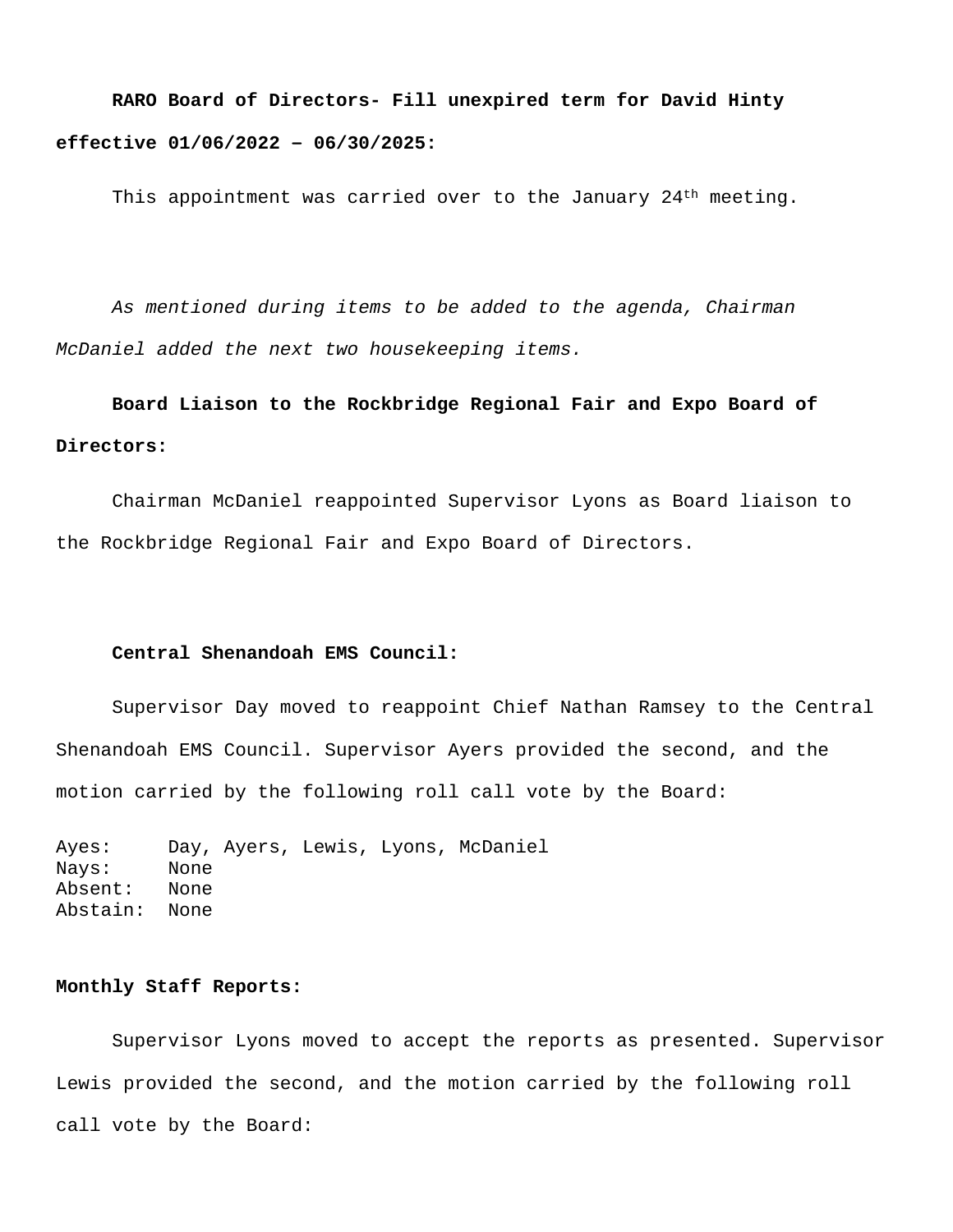Ayes: Lyons, Lewis, Day, Ayers, McDaniel Nays: None Absent: None Abstain: None

## **Board Comments:**

 Chairman McDaniel reminded the Board of the Joint School Board Meeting at Maury River Middle School on Thursday, January 20, 2022 at 5:00 p.m.

## **Closed Session:**

 At 6:42 p.m., Supervisor Ayers moved to enter into a closed session as permitted by Virginia Code §2.2-3711(A)(5), discussion pertaining to Economic Development concerning a prospective business or industry where no previous announcement has been made of the business or industry's interest in locating or expanding its facilities in the community. Supervisor Lyons provided the second, and the motion carried by the following roll call vote by the Board:

Ayes: Ayers, Lyons, Lewis, Day, McDaniel Nays: None Absent: None Abstain: None

Supervisor Ayers moved to reconvene in open session following the closed meeting. A second was provided by Supervisor Lyons, and the motion carried by the following roll call vote by the Board.

Ayes: Ayers, Lyons, Lewis, Day, McDaniel